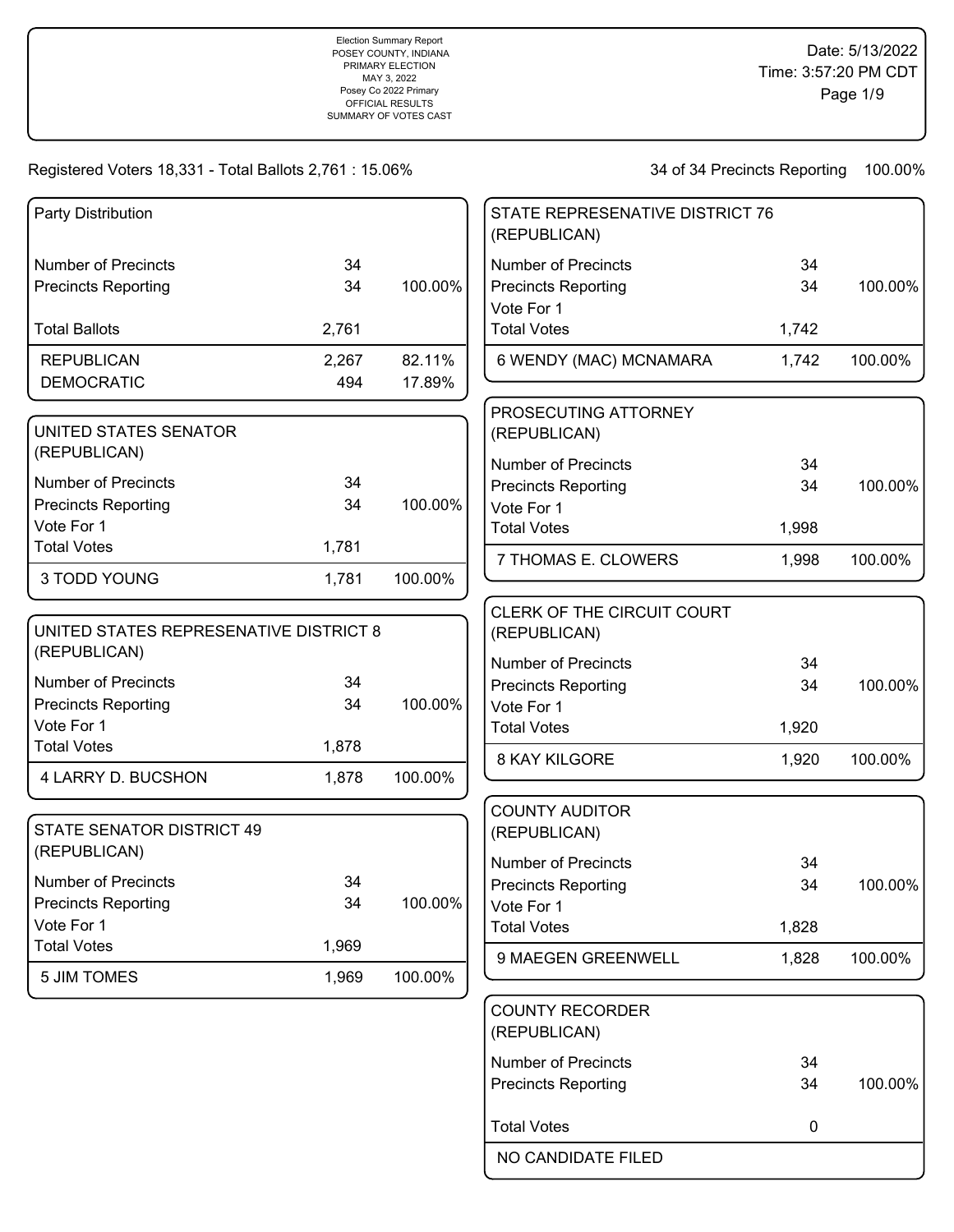| <b>COUNTY SHERIFF</b><br>(REPUBLICAN) |       |         | <b>COUNTY COUNCIL DISTRICT 1</b><br>(REPUBLICAN) |             |         |
|---------------------------------------|-------|---------|--------------------------------------------------|-------------|---------|
| <b>Number of Precincts</b>            | 34    |         | <b>Number of Precincts</b>                       | 11          |         |
| <b>Precincts Reporting</b>            | 34    | 100.00% | <b>Precincts Reporting</b>                       | 11          | 100.00% |
| Vote For 1                            |       |         |                                                  |             |         |
| <b>Total Votes</b>                    | 2,224 |         | <b>Total Votes</b>                               | $\mathbf 0$ |         |
| 10 DAN KO                             | 78    | 3.51%   | NO CANDIDATE FILED                               |             |         |
| <b>11 TOM LATHAM</b>                  | 1,818 | 81.74%  |                                                  |             |         |
| <b>12 HENRY SMITH</b>                 | 328   | 14.75%  | <b>COUNTY COUNCIL DISTRICT 2</b>                 |             |         |
|                                       |       |         | (REPUBLICAN)                                     |             |         |
| <b>COUNTY CORONER</b>                 |       |         |                                                  |             |         |
| (REPUBLICAN)                          |       |         | <b>Number of Precincts</b>                       | 6           |         |
| <b>Number of Precincts</b>            | 34    |         | <b>Precincts Reporting</b><br>Vote For 1         | 6           | 100.00% |
| <b>Precincts Reporting</b>            | 34    | 100.00% | <b>Total Votes</b>                               | 495         |         |
|                                       |       |         |                                                  |             |         |
| <b>Total Votes</b>                    | 0     |         | <b>17 JERRY CHASTAIN III</b>                     | 495         | 100.00% |
| NO CANDIDATE FILED                    |       |         |                                                  |             |         |
|                                       |       |         | <b>COUNTY COUNCIL DISTRICT 3</b><br>(REPUBLICAN) |             |         |
| <b>COUNTY ASSESSOR</b>                |       |         |                                                  |             |         |
| (REPUBLICAN)                          |       |         | <b>Number of Precincts</b>                       | 5           |         |
|                                       |       |         | <b>Precincts Reporting</b>                       | 5           | 100.00% |
| <b>Number of Precincts</b>            | 34    |         | Vote For 1                                       |             |         |
| <b>Precincts Reporting</b>            | 34    | 100.00% | <b>Total Votes</b>                               | 452         |         |
| Vote For 1<br><b>Total Votes</b>      | 1,924 |         | 18 B. DAVID DAUSMAN                              | 231         | 51.11%  |
|                                       |       |         | <b>19 RUSTY JOURDAN</b>                          | 221         | 48.89%  |
| 14 NANCY A. HOEHN                     | 1,924 | 100.00% |                                                  |             |         |
|                                       |       |         | <b>COUNTY COUNCIL DISTRICT 4</b>                 |             |         |
| <b>COUNTY COMMISSIONER DISTRICT 2</b> |       |         | (REPUBLICAN)                                     |             |         |
| (REPUBLICAN)                          |       |         | <b>Number of Precincts</b>                       | 12          |         |
| Number of Precincts                   | 34    |         | <b>Precincts Reporting</b>                       | 12          | 100.00% |
| <b>Precincts Reporting</b>            | 34    | 100.00% | Vote For 1                                       |             |         |
| Vote For 1                            |       |         | <b>Total Votes</b>                               | 593         |         |
| <b>Total Votes</b>                    | 2,200 |         |                                                  |             |         |
|                                       |       |         | 20 ZACK GEORGE                                   | 593         | 100.00% |
| <b>15 GREG NEWMAN</b>                 | 1,116 | 50.73%  |                                                  |             |         |
| <b>16 RANDY THORNBURG</b>             | 1,084 | 49.27%  |                                                  |             |         |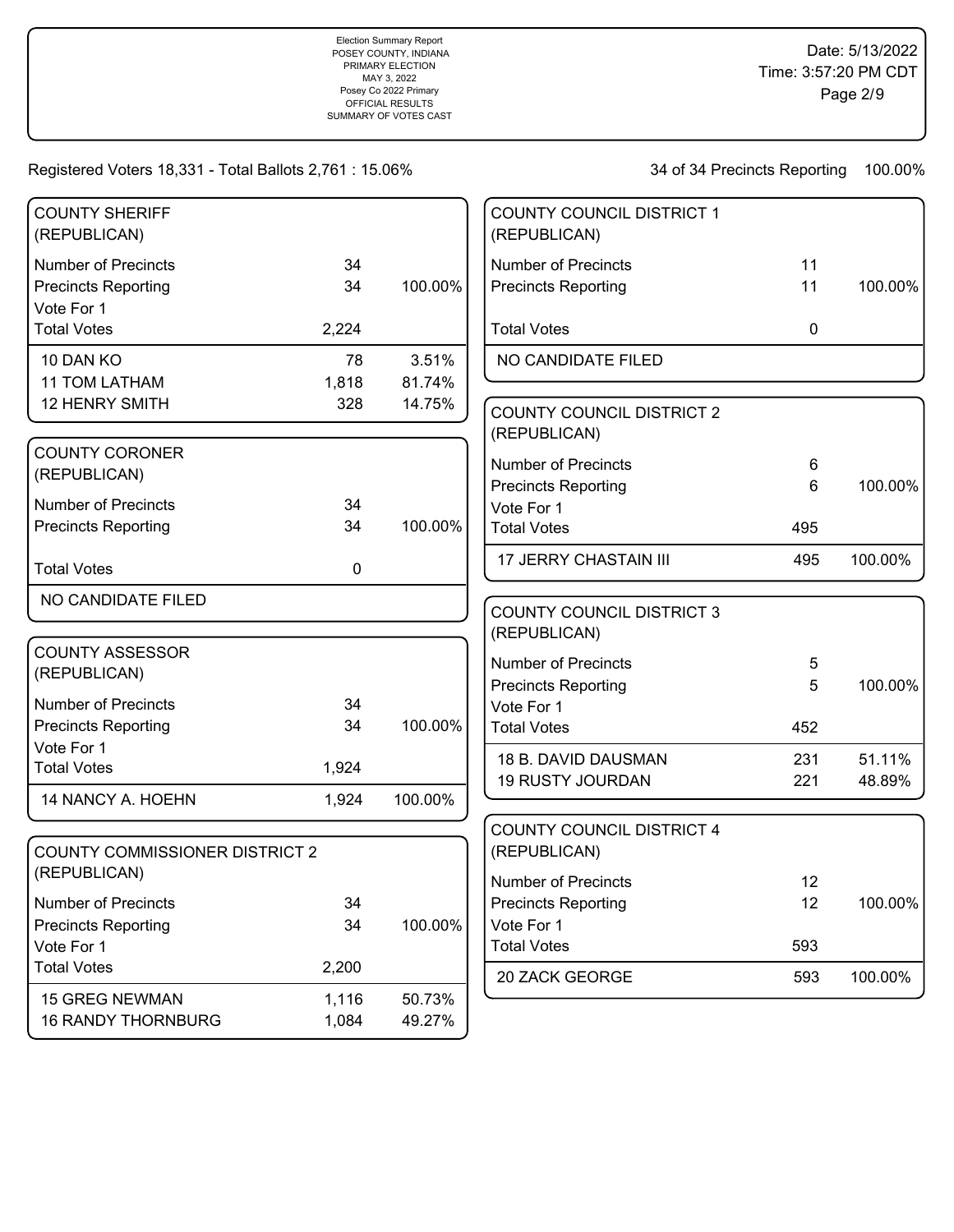| BETHEL TOWNSHIP TRUSTEE<br>(REPUBLICAN)       |              |         | <b>CENTER TOWNSHIP TRUSTEE</b><br>(REPUBLICAN)      |                |         |
|-----------------------------------------------|--------------|---------|-----------------------------------------------------|----------------|---------|
| <b>Number of Precincts</b>                    | 1            |         | <b>Number of Precincts</b>                          | 2              |         |
| <b>Precincts Reporting</b>                    | $\mathbf 1$  | 100.00% | <b>Precincts Reporting</b>                          | $\overline{2}$ | 100.00% |
| <b>Total Votes</b>                            | $\mathbf 0$  |         | Vote For 1<br><b>Total Votes</b>                    | 181            |         |
| NO CANDIDATE FILED                            |              |         | 24 VIRGINIA JUNG                                    | 181            | 100.00% |
| BETHEL TOWNSHIP BOARD MEMBER<br>(REPUBLICAN)  |              |         | <b>CENTER TOWNSHIP BOARD MEMBER</b><br>(REPUBLICAN) |                |         |
| <b>Number of Precincts</b>                    | 1            |         | <b>Number of Precincts</b>                          | $\overline{2}$ |         |
| <b>Precincts Reporting</b>                    | 1            | 100.00% | <b>Precincts Reporting</b>                          | $\overline{2}$ | 100.00% |
|                                               |              |         | Vote For 3                                          |                |         |
| <b>Total Votes</b>                            | $\mathbf{0}$ |         | <b>Total Votes</b>                                  | 270            |         |
| NO CANDIDATE FILED                            |              |         | 25 CURTIS MORT                                      | 115            | 42.59%  |
|                                               |              |         | <b>26 PATRICIA WATSON</b>                           | 155            | 57.41%  |
| <b>BLACK TOWNSHIP TRUSTEE</b><br>(REPUBLICAN) |              |         | HARMONY TOWNSHIP TRUSTEE                            |                |         |
| <b>Number of Precincts</b>                    | 13           |         | (REPUBLICAN)                                        |                |         |
| <b>Precincts Reporting</b>                    | 13           | 100.00% | <b>Number of Precincts</b>                          | 3              |         |
| Vote For 1                                    |              |         | <b>Precincts Reporting</b>                          | 3              | 100.00% |
| <b>Total Votes</b>                            | 589          |         |                                                     |                |         |
| 21 JERRY R. WALDEN                            | 589          | 100.00% | <b>Total Votes</b>                                  | 0              |         |
|                                               |              |         | NO CANDIDATE FILED                                  |                |         |
| <b>BLACK TOWNSHIP BOARD MEMBER</b>            |              |         |                                                     |                |         |
| (REPUBLICAN)                                  |              |         | HARMONY TOWNSHIP BOARD MEMBER                       |                |         |
| <b>Number of Precincts</b>                    | 13           |         | (REPUBLICAN)                                        |                |         |
| <b>Precincts Reporting</b>                    | 13           | 100.00% | <b>Number of Precincts</b>                          | 3              |         |
| Vote For 3                                    |              |         | <b>Precincts Reporting</b>                          | 3              | 100.00% |
| <b>Total Votes</b>                            | 915          |         |                                                     |                |         |
| 22 DONALD OETH                                | 503          | 54.97%  | <b>Total Votes</b>                                  | 0              |         |
| 23 HEATHER REESE                              | 412          | 45.03%  | NO CANDIDATE FILED                                  |                |         |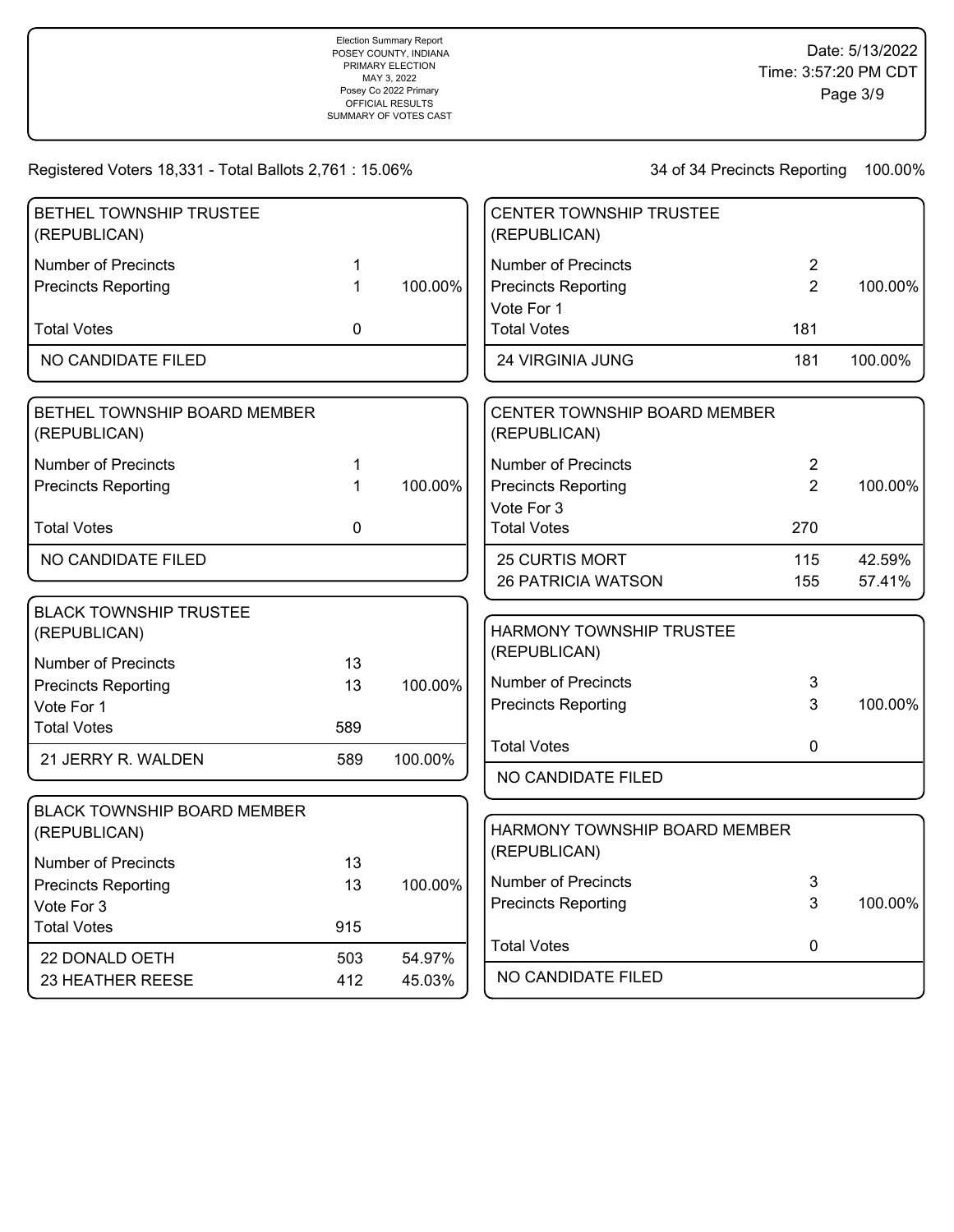| LYNN TOWNSHIP TRUSTEE<br>(REPUBLICAN)         |                |         | POINT TOWNSHIP BOARD MEMBER<br>(REPUBLICAN)  |     |         |
|-----------------------------------------------|----------------|---------|----------------------------------------------|-----|---------|
| <b>Number of Precincts</b>                    | $\overline{2}$ |         | <b>Number of Precincts</b>                   |     |         |
| <b>Precincts Reporting</b><br>Vote For 1      | $\overline{2}$ | 100.00% | <b>Precincts Reporting</b>                   | 1   | 100.00% |
| <b>Total Votes</b>                            | 63             |         | <b>Total Votes</b>                           | 0   |         |
| 27 DON MERCER                                 | 63             | 100.00% | NO CANDIDATE FILED                           |     |         |
| LYNN TOWNSHIP BOARD MEMBER<br>(REPUBLICAN)    |                |         | <b>ROBB TOWNSHIP TRUSTEE</b><br>(REPUBLICAN) |     |         |
| <b>Number of Precincts</b>                    | $\overline{2}$ |         | <b>Number of Precincts</b>                   | 3   |         |
| <b>Precincts Reporting</b><br>Vote For 3      | $\overline{2}$ | 100.00% | <b>Precincts Reporting</b>                   | 3   | 100.00% |
| <b>Total Votes</b>                            | 55             |         | <b>Total Votes</b>                           | 0   |         |
| 28 JOHN PATE                                  | 55             | 100.00% | NO CANDIDATE FILED                           |     |         |
| <b>MARRS TOWNSHIP TRUSTEE</b><br>(REPUBLICAN) |                |         | ROBB TOWNSHIP BOARD MEMBER<br>(REPUBLICAN)   |     |         |
| <b>Number of Precincts</b>                    | 4              |         | <b>Number of Precincts</b>                   | 3   |         |
| <b>Precincts Reporting</b>                    | $\overline{4}$ | 100.00% | <b>Precincts Reporting</b>                   | 3   | 100.00% |
| <b>Total Votes</b>                            | 0              |         | Vote For 3<br><b>Total Votes</b>             | 180 |         |
| NO CANDIDATE FILED                            |                |         | 30 JIM NASH                                  | 180 | 100.00% |
| MARRS TOWNSHIP BOARD MEMBER<br>(REPUBLICAN)   |                |         | ROBINSON TOWNSHIP TRUSTEE<br>(REPUBLICAN)    |     |         |
| <b>Number of Precincts</b>                    | 4              |         | <b>Number of Precincts</b>                   | 3   |         |
| <b>Precincts Reporting</b>                    | 4              | 100.00% | <b>Precincts Reporting</b>                   | 3   | 100.00% |
| Vote For 3<br><b>Total Votes</b>              | 403            |         | Vote For 1<br><b>Total Votes</b>             | 241 |         |
| 29 STEFANI R MILLER                           | 403            | 100.00% | 31 MARGARET H.<br><b>MONTGOMERY</b>          | 241 | 100.00% |
| POINT TOWNSHIP TRUSTEE<br>(REPUBLICAN)        |                |         |                                              |     |         |
| <b>Number of Precincts</b>                    | 1              |         |                                              |     |         |
| <b>Precincts Reporting</b>                    | 1              | 100.00% |                                              |     |         |
| <b>Total Votes</b>                            | $\mathbf 0$    |         |                                              |     |         |
| NO CANDIDATE FILED                            |                |         |                                              |     |         |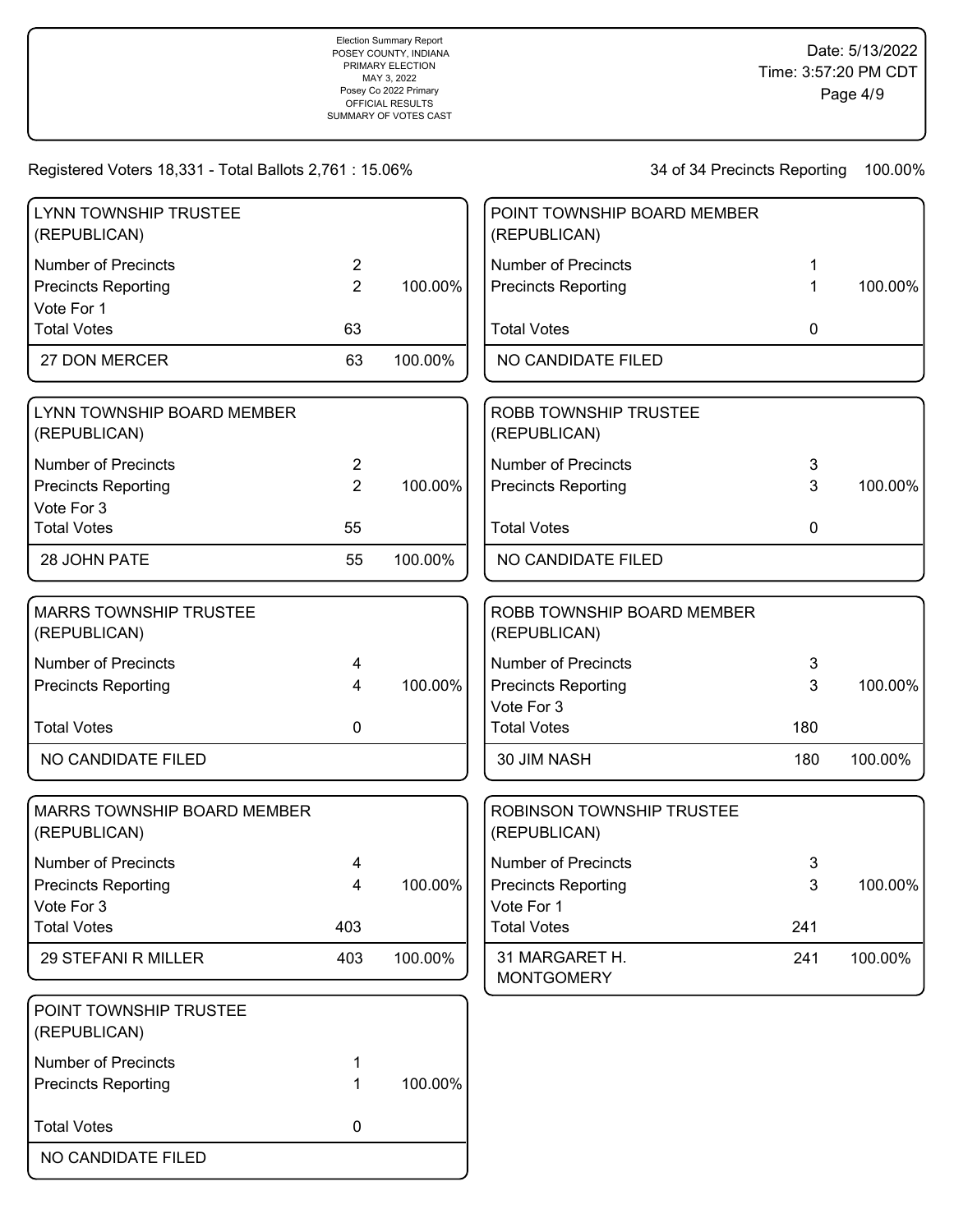34 of 34 Precincts Reporting 100.00%

54 RAY MCCORMICK 355 77.17% 55 PETER F.H. PRIEST II 35 7.61%

| ROBINSON TOWNSHIP BOARD MEMBER<br>(REPUBLICAN) |                |         | STATE CONVENTION DELEGATES<br>(REPUBLICAN)             |        |         |
|------------------------------------------------|----------------|---------|--------------------------------------------------------|--------|---------|
| <b>Number of Precincts</b>                     | 3              |         | <b>Number of Precincts</b>                             | 34     |         |
| <b>Precincts Reporting</b>                     | 3              | 100.00% | <b>Precincts Reporting</b>                             | 34     | 100.00% |
| Vote For 3                                     |                |         | Vote For 9                                             |        |         |
| <b>Total Votes</b>                             | 583            |         | <b>Total Votes</b>                                     | 12,216 |         |
| 32 JANET ESSEX                                 | 180            | 30.87%  | 35 AMBER ALLYN                                         | 832    | 6.81%   |
| <b>33 FRANK KANOWSKY</b>                       | 194            | 33.28%  | 36 DANA BALDWIN                                        | 783    | 6.41%   |
| 34 LARRY O. LEWIS                              | 209            | 35.85%  | 37 DAN BALDWIN                                         | 693    | 5.67%   |
|                                                |                |         | <b>38 SUSAN HARRISON</b>                               | 465    | 3.81%   |
| SMITH TOWNSHIP TRUSTEE                         |                |         | <b>39 TOM LATHAM</b>                                   | 1,727  | 14.14%  |
| (REPUBLICAN)                                   |                |         | <b>40 RUSTY LEVINGS</b>                                | 466    | 3.81%   |
|                                                |                |         | 41 CHERYL LOVING-SEYMOUR                               | 432    | 3.54%   |
| <b>Number of Precincts</b>                     | $\overline{2}$ |         | <b>42 CURTIS MORT</b>                                  | 515    | 4.22%   |
| <b>Precincts Reporting</b>                     | $\overline{2}$ | 100.00% | 43 JUSTIN H. RUTLEDGE                                  | 1,165  | 9.54%   |
|                                                | $\mathbf 0$    |         | 44 BRYAN SCHORR                                        | 662    | 5.42%   |
| <b>Total Votes</b>                             |                |         | <b>45 JIM TOMES</b>                                    | 1,500  | 12.28%  |
| NO CANDIDATE FILED                             |                |         | <b>46 MARGIE TOMES</b>                                 | 985    | 8.06%   |
|                                                |                |         | 47 JERRY R. WALDEN                                     | 675    | 5.53%   |
| SMITH TOWNSHIP BOARD MEMBER                    |                |         | <b>48 AARON PATRICK WILSON</b>                         | 734    | 6.01%   |
| (REPUBLICAN)                                   |                |         | <b>49 EMMA YARBER</b>                                  | 582    | 4.76%   |
| <b>Number of Precincts</b>                     | 2              |         |                                                        |        |         |
| <b>Precincts Reporting</b>                     | $\overline{2}$ | 100.00% | UNITED STATES SENATOR<br>(DEMOCRATIC)                  |        |         |
| <b>Total Votes</b>                             | 0              |         | <b>Number of Precincts</b>                             | 34     |         |
|                                                |                |         | <b>Precincts Reporting</b>                             | 34     | 100.00% |
| NO CANDIDATE FILED                             |                |         | Vote For 1                                             |        |         |
|                                                |                |         | <b>Total Votes</b>                                     | 447    |         |
|                                                |                |         | 52 THOMAS M. MCDERMOTT,<br>JR.                         | 447    | 100.00% |
|                                                |                |         |                                                        |        |         |
|                                                |                |         | UNITED STATES REPRESENATIVE DISTRICT 8<br>(DEMOCRATIC) |        |         |
|                                                |                |         | <b>Number of Precincts</b>                             | 34     |         |
|                                                |                |         | <b>Precincts Reporting</b><br>Vote For 1               | 34     | 100.00% |
|                                                |                |         | <b>Total Votes</b>                                     | 460    |         |
|                                                |                |         | 53 ADNAN H DHAHIR                                      | 70     | 15.22%  |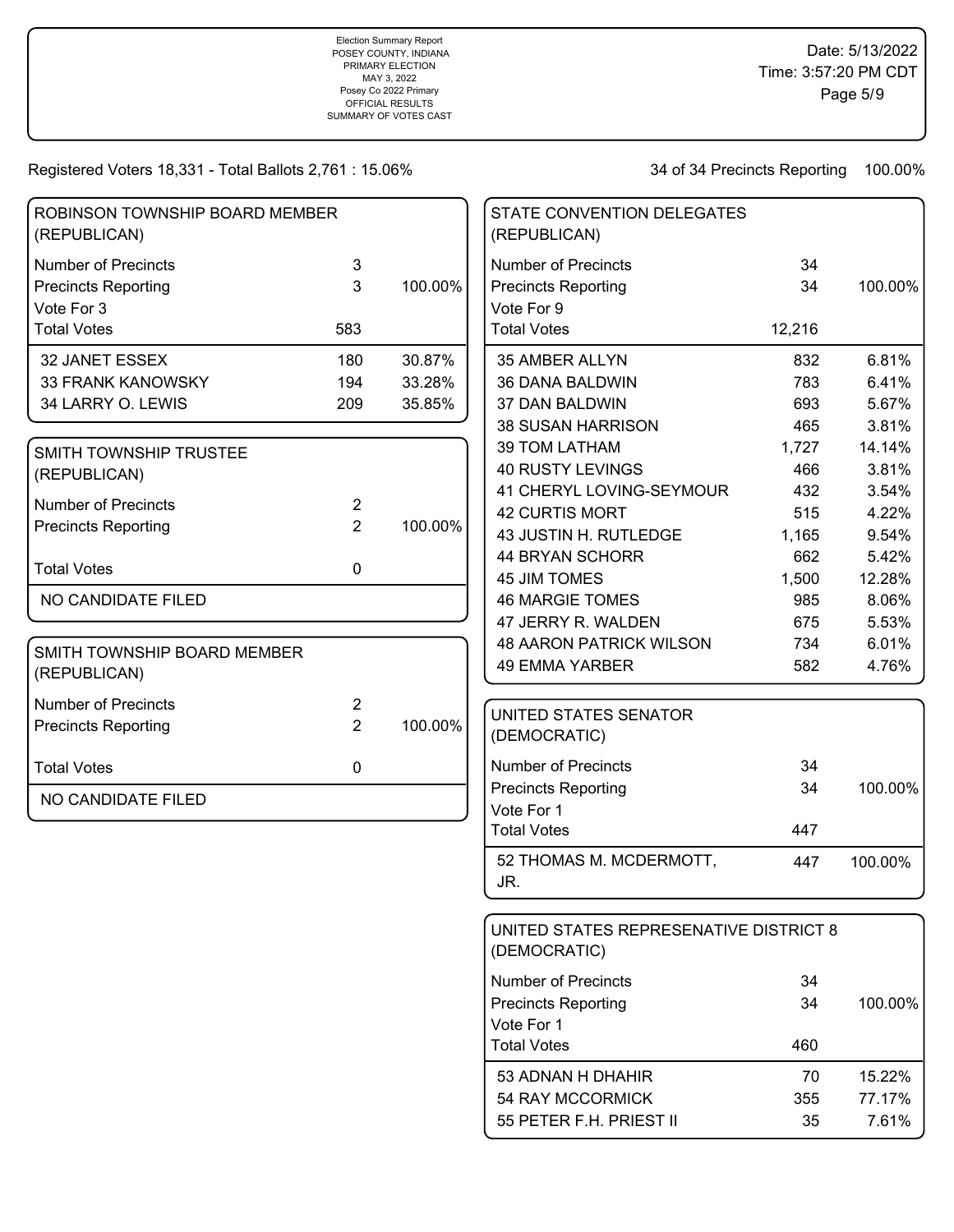| STATE SENATOR DISTRICT 49<br>(DEMOCRATIC)       |             |         | <b>COUNTY RECORDER</b><br>(DEMOCRATIC)                |             |         |
|-------------------------------------------------|-------------|---------|-------------------------------------------------------|-------------|---------|
| <b>Number of Precincts</b>                      | 34          |         | <b>Number of Precincts</b>                            | 34          |         |
| <b>Precincts Reporting</b>                      | 34          | 100.00% | <b>Precincts Reporting</b><br>Vote For 1              | 34          | 100.00% |
| <b>Total Votes</b>                              | 0           |         | <b>Total Votes</b>                                    | 452         |         |
| <b>NO CANDIDATE FILED</b>                       |             |         | 57 CHRIS A. HOEHN                                     | 452         | 100.00% |
| STATE REPRESENATIVE DISTRICT 76<br>(DEMOCRATIC) |             |         | <b>COUNTY SHERIFF</b><br>(DEMOCRATIC)                 |             |         |
| <b>Number of Precincts</b>                      | 34          |         | <b>Number of Precincts</b>                            | 34          |         |
| <b>Precincts Reporting</b><br>Vote For 1        | 34          | 100.00% | <b>Precincts Reporting</b>                            | 34          | 100.00% |
| <b>Total Votes</b>                              | 435         |         | <b>Total Votes</b>                                    | $\mathbf 0$ |         |
| 56 KATHERINE (KATHY) RYBAK                      | 435         | 100.00% | NO CANDIDATE FILED                                    |             |         |
| PROSECUTING ATTORNEY                            |             |         | <b>COUNTY CORONER</b>                                 |             |         |
| (DEMOCRATIC)                                    |             |         | (DEMOCRATIC)                                          |             |         |
| <b>Number of Precincts</b>                      | 34          |         | <b>Number of Precincts</b>                            | 34          |         |
| <b>Precincts Reporting</b>                      | 34          | 100.00% | <b>Precincts Reporting</b>                            | 34          | 100.00% |
|                                                 |             |         | Vote For 1                                            |             |         |
| <b>Total Votes</b>                              | 0           |         | <b>Total Votes</b>                                    | 451         |         |
| NO CANDIDATE FILED                              |             |         | 58 BILL DENNING                                       | 451         | 100.00% |
| CLERK OF THE CIRCUIT COURT<br>(DEMOCRATIC)      |             |         | <b>COUNTY ASSESSOR</b><br>(DEMOCRATIC)                |             |         |
| <b>Number of Precincts</b>                      | 34          |         | <b>Number of Precincts</b>                            | 34          |         |
| <b>Precincts Reporting</b>                      | 34          | 100.00% | <b>Precincts Reporting</b>                            | 34          | 100.00% |
| <b>Total Votes</b>                              | $\mathbf 0$ |         | <b>Total Votes</b>                                    | $\mathbf 0$ |         |
| NO CANDIDATE FILED                              |             |         | NO CANDIDATE FILED                                    |             |         |
|                                                 |             |         |                                                       |             |         |
| <b>COUNTY AUDITOR</b><br>(DEMOCRATIC)           |             |         | <b>COUNTY COMMISSIONER DISTRICT 2</b><br>(DEMOCRATIC) |             |         |
| <b>Number of Precincts</b>                      | 34          |         | <b>Number of Precincts</b>                            | 34          |         |
| <b>Precincts Reporting</b>                      | 34          | 100.00% | <b>Precincts Reporting</b>                            | 34          | 100.00% |
| <b>Total Votes</b>                              | 0           |         | <b>Total Votes</b>                                    | 0           |         |
| NO CANDIDATE FILED                              |             |         | NO CANDIDATE FILED                                    |             |         |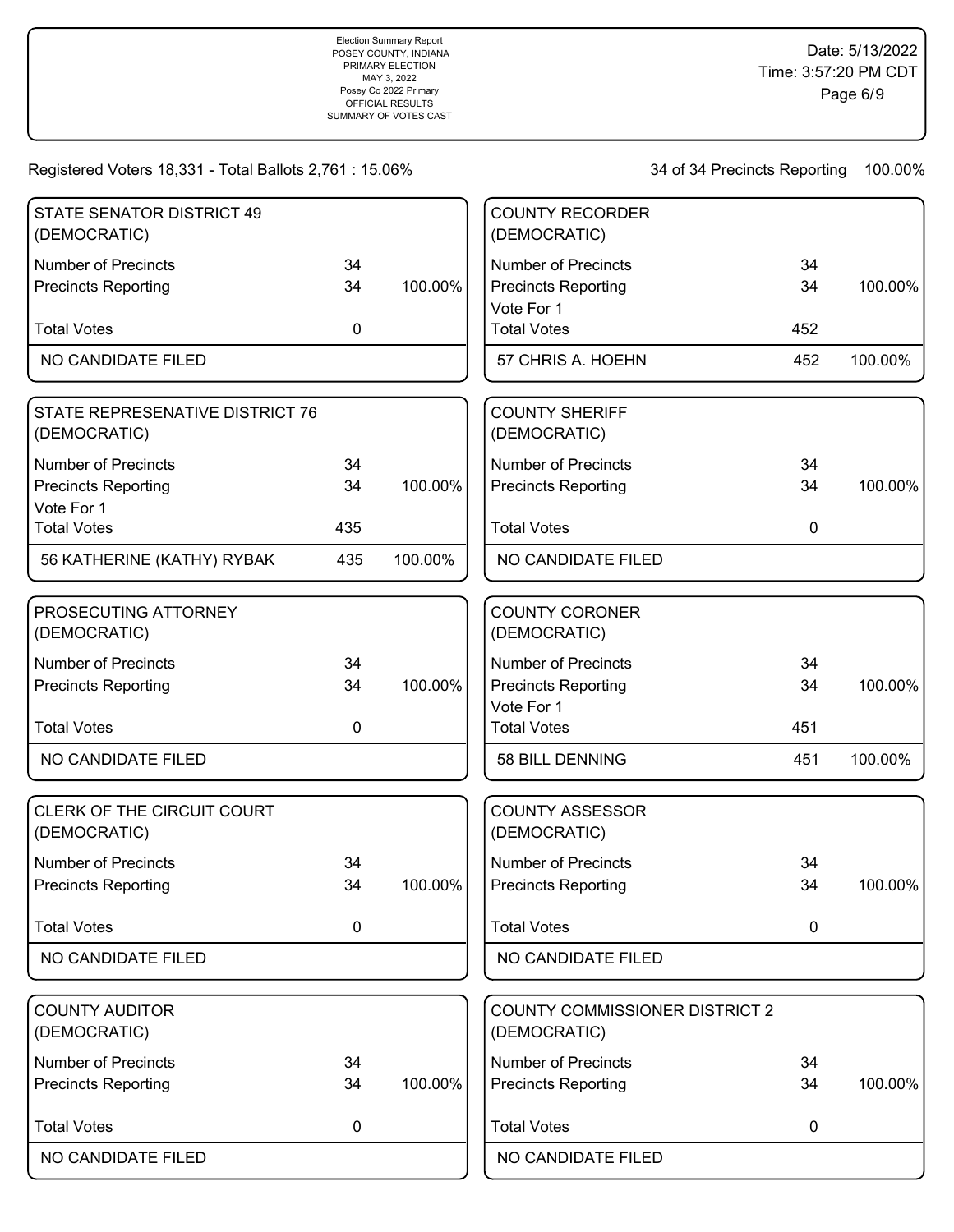| <b>COUNTY COUNCIL DISTRICT 1</b><br>(DEMOCRATIC)                               |                |         | BETHEL TOWNSHIP BOARD MEMBER<br>(DEMOCRATIC)       |                |                  |
|--------------------------------------------------------------------------------|----------------|---------|----------------------------------------------------|----------------|------------------|
| <b>Number of Precincts</b>                                                     | 11             |         | <b>Number of Precincts</b>                         | 1              |                  |
| <b>Precincts Reporting</b><br>Vote For 1                                       | 11             | 100.00% | <b>Precincts Reporting</b>                         | 1              | 100.00%          |
| <b>Total Votes</b>                                                             | 124            |         | <b>Total Votes</b>                                 | 0              |                  |
| 59 TOM R. SCHNEIDER                                                            | 124            | 100.00% | NO CANDIDATE FILED                                 |                |                  |
| <b>COUNTY COUNCIL DISTRICT 2</b><br>(DEMOCRATIC)                               |                |         | <b>BLACK TOWNSHIP TRUSTEE</b><br>(DEMOCRATIC)      |                |                  |
| <b>Number of Precincts</b>                                                     | 6              |         | <b>Number of Precincts</b>                         | 13             |                  |
| <b>Precincts Reporting</b><br>Vote For 1                                       | 6              | 100.00% | <b>Precincts Reporting</b>                         | 13             | 100.00%          |
| <b>Total Votes</b>                                                             | 97             |         | <b>Total Votes</b>                                 | $\mathbf 0$    |                  |
| 60 MELVIN E. BUCHANAN                                                          | 97             | 100.00% | NO CANDIDATE FILED                                 |                |                  |
| <b>COUNTY COUNCIL DISTRICT 3</b><br>(DEMOCRATIC)                               |                |         | <b>BLACK TOWNSHIP BOARD MEMBER</b><br>(DEMOCRATIC) |                |                  |
| <b>Number of Precincts</b>                                                     | $\overline{5}$ |         | <b>Number of Precincts</b>                         | 13             |                  |
| <b>Precincts Reporting</b>                                                     | 5              | 100.00% | <b>Precincts Reporting</b><br>Vote For 3           | 13             | 100.00%          |
| <b>Total Votes</b>                                                             | $\mathbf 0$    |         | <b>Total Votes</b>                                 | 249            |                  |
| NO CANDIDATE FILED                                                             |                |         | 61 ED ADAMS<br>62 BRIAN WILLIAMS                   | 115<br>134     | 46.18%<br>53.82% |
| <b>COUNTY COUNCIL DISTRICT 4</b><br>(DEMOCRATIC)<br><b>Number of Precincts</b> | 12             |         | CENTER TOWNSHIP TRUSTEE<br>(DEMOCRATIC)            |                |                  |
| <b>Precincts Reporting</b>                                                     | 12             | 100.00% | <b>Number of Precincts</b>                         | $\overline{c}$ |                  |
|                                                                                |                |         | <b>Precincts Reporting</b>                         | $\overline{2}$ | 100.00%          |
| <b>Total Votes</b>                                                             | 0              |         | <b>Total Votes</b>                                 | 0              |                  |
| NO CANDIDATE FILED                                                             |                |         | NO CANDIDATE FILED                                 |                |                  |
| BETHEL TOWNSHIP TRUSTEE<br>(DEMOCRATIC)                                        |                |         |                                                    |                |                  |
| <b>Number of Precincts</b>                                                     |                |         |                                                    |                |                  |
| <b>Precincts Reporting</b>                                                     | 1              | 100.00% |                                                    |                |                  |
| <b>Total Votes</b>                                                             | 0              |         |                                                    |                |                  |
| NO CANDIDATE FILED                                                             |                |         |                                                    |                |                  |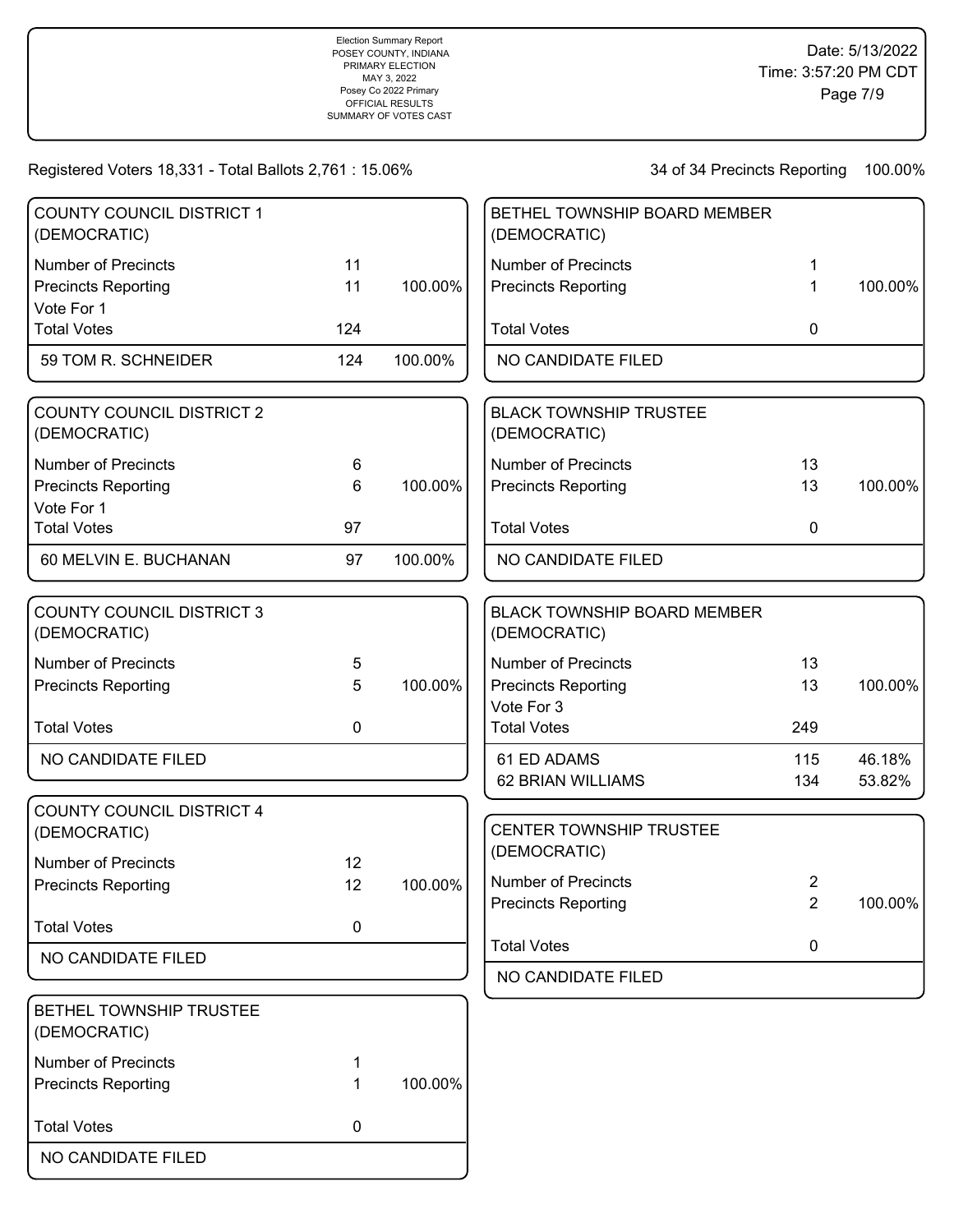| CENTER TOWNSHIP BOARD MEMBER<br>(DEMOCRATIC)    |                |         | LYNN TOWNSHIP BOARD MEMBER<br>(DEMOCRATIC)  |                |         |
|-------------------------------------------------|----------------|---------|---------------------------------------------|----------------|---------|
| Number of Precincts                             | $\overline{2}$ |         | <b>Number of Precincts</b>                  | $\overline{2}$ |         |
| <b>Precincts Reporting</b>                      | $\overline{2}$ | 100.00% | <b>Precincts Reporting</b>                  | $\overline{2}$ | 100.00% |
| <b>Total Votes</b>                              | 0              |         | Vote For 3<br><b>Total Votes</b>            | 51             |         |
| NO CANDIDATE FILED                              |                |         | 67 SPENCER ALDRICH                          | 24             | 47.06%  |
|                                                 |                |         | <b>68 GREG REDMAN</b>                       | 27             | 52.94%  |
| <b>HARMONY TOWNSHIP TRUSTEE</b><br>(DEMOCRATIC) |                |         | <b>MARRS TOWNSHIP TRUSTEE</b>               |                |         |
| <b>Number of Precincts</b>                      | $\mathbf{3}$   |         | (DEMOCRATIC)                                |                |         |
| <b>Precincts Reporting</b>                      | 3              | 100.00% | <b>Number of Precincts</b>                  | 4              |         |
| Vote For 1                                      |                |         | <b>Precincts Reporting</b>                  | 4              | 100.00% |
| <b>Total Votes</b>                              | 47             |         | <b>Total Votes</b>                          | 0              |         |
| 63 JAMES ROBERT SCARAFIA                        | 47             | 100.00% | NO CANDIDATE FILED                          |                |         |
| <b>HARMONY TOWNSHIP BOARD MEMBER</b>            |                |         |                                             |                |         |
| (DEMOCRATIC)                                    |                |         | MARRS TOWNSHIP BOARD MEMBER<br>(DEMOCRATIC) |                |         |
| <b>Number of Precincts</b>                      | 3              |         |                                             |                |         |
| <b>Precincts Reporting</b>                      | 3              | 100.00% | <b>Number of Precincts</b>                  | 4              |         |
| Vote For 3                                      |                |         | <b>Precincts Reporting</b>                  | 4              | 100.00% |
| <b>Total Votes</b>                              | 126            |         | Vote For 3<br><b>Total Votes</b>            | 85             |         |
| 64 DANIEL W. CREEK                              | 39             | 30.95%  |                                             |                |         |
| 65 CHARLES (CHUCK) MANN                         | 40             | 31.75%  | 69 STAN WEINZAPFEL                          | 85             | 100.00% |
| 66 MELISSA PEERMAN                              | 47             | 37.30%  |                                             |                |         |
|                                                 |                |         | POINT TOWNSHIP TRUSTEE                      |                |         |
| LYNN TOWNSHIP TRUSTEE                           |                |         | (DEMOCRATIC)                                |                |         |
| (DEMOCRATIC)                                    |                |         | <b>Number of Precincts</b>                  | 1              |         |
| <b>Number of Precincts</b>                      | $\overline{2}$ |         | <b>Precincts Reporting</b>                  | $\mathbf{1}$   | 100.00% |
| <b>Precincts Reporting</b>                      | 2              | 100.00% | Vote For 1                                  |                |         |
| <b>Total Votes</b>                              | 0              |         | <b>Total Votes</b>                          | 14             |         |
|                                                 |                |         | 70 ROBIN PRICE                              | 14             | 100.00% |
| NO CANDIDATE FILED                              |                |         |                                             |                |         |